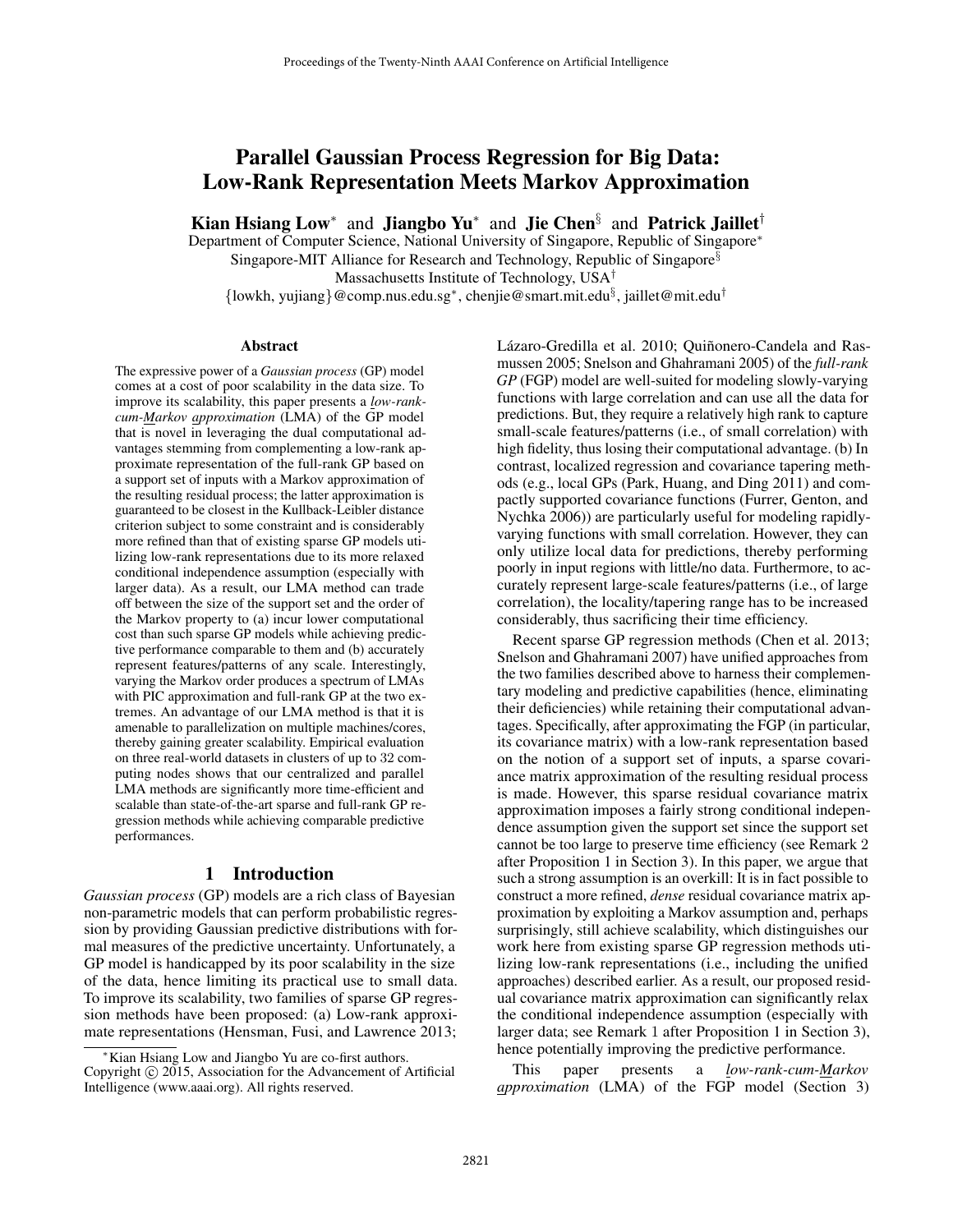that is novel in leveraging the dual computational advantages stemming from complementing the reduced-rank covariance matrix approximation based on the support set with the residual covariance matrix approximation due to the Markov assumption; the latter approximation is guaranteed to be closest in the Kullback-Leibler distance criterion subject to some constraint. Consequently, our proposed LMA method can trade off between the size of the support set and the order of the Markov property to (a) incur lower computational cost than sparse GP regression methods utilizing low-rank representations with only the support set size (e.g., (Chen et al. 2013; Snelson and Ghahramani 2007)) or number of spectral points (Lázaro-Gredilla et al. 2010) as the varying parameter while achieving predictive performance comparable to them and (b) accurately represent features/patterns of any scale. Interestingly, varying the Markov order produces a spectrum of LMAs with the *partially independent conditional* (PIC) approximation (Chen et al. 2013; Snelson and Ghahramani 2007) and FGP at the two extremes. An important advantage of LMA over most existing sparse GP regression methods is that it is amenable to parallelization on multiple machines/cores, thus gaining greater scalability for performing real-time predictions necessary in many time-critical applications and decision support systems (e.g., ocean sensing (Cao, Low, and Dolan 2013; Dolan et al. 2009; Low, Dolan, and Khosla 2008; 2009; 2011; Low et al. 2012; Podnar et al. 2010), traffic monitoring (Chen et al. 2012; Chen, Low, and Tan 2013; Hoang et al. 2014a; 2014b; Low et al. 2014a; 2014b; Ouyang et al. 2014; Xu et al. 2014; Yu et al. 2012)). Our parallel LMA method is implemented using the *message passing interface* (MPI) framework to run in clusters of up to 32 computing nodes and its predictive performance, scalability, and speedup are empirically evaluated on three real-world datasets (Section 4).

#### 2 Full-Rank Gaussian Process Regression

Let  $\mathcal X$  be a set representing the input domain such that each input  $x \in \mathcal{X}$  denotes a d-dimensional feature vector and is associated with a realized output value  $y_x$  (random output variable  $Y_x$ ) if it is observed (unobserved). Let  $\{Y_x\}_{x \in \mathcal{X}}$  denote a GP, that is, every finite subset of  ${Y_x}_{x \in \mathcal{X}}$  follows a multivariate Gaussian distribution. Then, the GP is fully specified by its *prior* mean  $\mu_x \triangleq \mathbb{E}[Y_x]$  and covariance  $\sigma_{xx'} \triangleq \text{cov}[Y_x, Y_{x'}]$ for all  $x, x' \in \mathcal{X}$ . Supposing a column vector  $y_{\mathcal{D}}$  of realized outputs is observed for some set  $\mathcal{D} \subset \mathcal{X}$  of inputs, a *fullrank GP* (FGP) model can perform probabilistic regression by providing a Gaussian *posterior*/predictive distribution

$$
\mathcal{N}(\mu_{\mathcal{U}} + \Sigma_{\mathcal{UD}} \Sigma_{\mathcal{DD}}^{-1} (y_{\mathcal{D}} - \mu_{\mathcal{D}}), \Sigma_{\mathcal{UU}} - \Sigma_{\mathcal{UD}} \Sigma_{\mathcal{DD}}^{-1} \Sigma_{\mathcal{DU}})
$$

of the unobserved outputs for any set  $\mathcal{U} \subseteq \mathcal{X} \setminus \mathcal{D}$  of inputs where  $\mu$ <sub>U</sub> ( $\mu$ <sub>D</sub>) is a column vector with mean components  $\mu_x$  for all  $x \in \mathcal{U}$   $(x \in \mathcal{D})$ ,  $\Sigma_{\mathcal{UD}}$   $(\Sigma_{\mathcal{DD}})$  is a covariance matrix with covariance components  $\sigma_{xx'}$  for all  $x \in \mathcal{U}, x' \in \mathcal{D}$  $(x, x' \in \mathcal{D})$ , and  $\Sigma_{\mathcal{D}\mathcal{U}} = \Sigma_{\mathcal{UD}}^{\perp}$ . The chief limitation hindering the practical use of the FGP regression method is its poor scalability in the data size  $|\mathcal{D}|$ : Computing the Gaussian posterior/predictive distribution requires inverting  $\Sigma_{\mathcal{DD}}$ , which

incurs  $\mathcal{O}(|\mathcal{D}|^3)$  time. In the next section, we will introduce our proposed LMA method to improve its scalability.

## 3 Low-Rank-cum-Markov Approximation

 $\widehat{Y}_x \triangleq \sum_{s \leq s} \sum_{s \leq s}^{-1} Y_s$  is a reduced-rank approximate representation of  $Y_x$  based on a *support set*  $S \subset \mathcal{X}$  of inputs and its finite-rank covariance function is  $cov[\hat{Y}_x, \hat{Y}_{x'}]$  =  $\sum_{xS} \sum_{S}^{-1} \sum_{Sx'}$  for all  $x, x' \in \mathcal{X}$ . Then,  $\widetilde{Y}_x = Y_x - \widehat{Y}_x$  is the residual of the reduced-rank approximation and its covariance function is thus  $cov[\widetilde{Y}_x, \widetilde{Y}_{x'}] = \sigma_{xx'} - \Sigma_{xS} \Sigma_{SS}^{-1} \Sigma_{Sx'}$ . Define

$$
Q_{\mathcal{B}\mathcal{B}'} \triangleq \Sigma_{\mathcal{B}\mathcal{S}} \Sigma_{\mathcal{S}\mathcal{S}}^{-1} \Sigma_{\mathcal{S}\mathcal{B}'} \text{ and } R_{\mathcal{B}\mathcal{B}'} \triangleq \Sigma_{\mathcal{B}\mathcal{B}'} - Q_{\mathcal{B}\mathcal{B}'}
$$

for all  $\beta, \beta' \subset \mathcal{X}$ . Then, a covariance matrix  $\Sigma_{\mathcal{V}\mathcal{V}}$  for the set  $V \triangleq D \cup U \subset X$  of inputs (i.e., associated with realized outputs  $y_D$  and unobserved random outputs  $Y_U$ ) can be decomposed into a reduced-rank covariance matrix approximation  $Q_{\mathcal{V}\mathcal{V}}$  and the resulting residual covariance matrix  $R_{\mathcal{V}\mathcal{V}}$ , that is,  $\Sigma_{\mathcal{V}\mathcal{V}} = Q_{\mathcal{V}\mathcal{V}} + R_{\mathcal{V}\mathcal{V}}$ . As discussed in Section 1, existing sparse GP regression methods utilizing low-rank representations (i.e., including unified approaches) approximate  $R_{\rm VV}$  with a sparse matrix. In contrast, we will construct a more refined, dense residual covariance matrix approximation by exploiting a Markov assumption to be described next.

Let the set  $D(\mathcal{U})$  of inputs be partitioned<sup>1</sup> evenly into M disjoint subsets  $\mathcal{D}_1, \ldots, \mathcal{D}_M \left( \mathcal{U}_1, \ldots, \mathcal{U}_M \right)$  such that the outputs  $y_{\mathcal{D}_m}$  and  $Y_{\mathcal{U}_m}$  are as highly correlated as possible for  $m = 1, ..., M$ . Let  $\mathcal{V}_m \triangleq \mathcal{D}_m \cup \mathcal{U}_m$ . Then,  $\mathcal{V} = \bigcup_{m=1}^{M} \mathcal{V}_m$ .<br>The key idea of our *low-rank-cum-<u>M</u>arkov approximation* 

(LMA) method is to approximate the residual covariance matrix  $R_{\mathcal{V}\mathcal{V}}$  by a block matrix  $\overline{R}_{\mathcal{V}\mathcal{V}}$  partitioned into  $M \times M$ square blocks, that is,  $\overline{R}_{\mathcal{V}\mathcal{V}} \triangleq [\overline{R}_{\mathcal{V}_m\mathcal{V}_n}]_{m,n=1,\dots,M}$  where

$$
\overline{R}_{\mathcal{V}_m\mathcal{V}_n} \triangleq \begin{cases} R_{\mathcal{V}_m\mathcal{V}_n} & \text{if } |m-n| \leq B, \\ R_{\mathcal{V}_m\mathcal{D}_m^B} R_{\mathcal{D}_m^B \mathcal{D}_m^B}^{-1} \overline{R}_{\mathcal{D}_m^B \mathcal{V}_n} & \text{if } n-m > B > 0, \\ \overline{R}_{\mathcal{V}_m\mathcal{D}_n^B} R_{\mathcal{D}_n^B \mathcal{D}_n^B}^{-1} R_{\mathcal{D}_n^B \mathcal{V}_n} & \text{if } m-n > B > 0, \\ \underline{0} & \text{if } |m-n| > B = 0; \end{cases}
$$
(1)

such that  $B \in \{0, ..., M - 1\}$  denotes the order of the Markov property imposed on the residual process  $\{Y_x\}_{x \in \mathcal{D}}$ to be detailed later,  $\mathcal{D}_{m}^{B} \triangleq \bigcup_{k=m+1}^{\min(m+B,M)} \mathcal{D}_{k}$ , and 0 denotes a square block comprising components of value 0.

To understand the intuition underlying the approximation in (1), Fig. 1a illustrates a simple case of  $\overline{R}_{\mathcal{V}\mathcal{V}}$  with  $B = 1$ and  $M = 4$  for ease of exposition: It can be observed that only the blocks  $R_{V_mV_n}$  *outside* the B-block band of  $R_{VV}$ (i.e.,  $|m - n| > B$ ) are approximated, specifically, by unshaded blocks  $R_{V_mV_n}$  being defined as a recursive series of  $|m - n| - B$  reduced-rank residual covariance matrix approximations (1). So, when an unshaded block  $R_{\mathcal{V}_m\nu_n}$  is further from the diagonal of  $\overline{R}_{\mathcal{V}\mathcal{V}}$  (i.e., larger  $|m - n|$ ), it is derived using more reduced-rank residual covariance matrix approximations. For example,  $R_{V_1 V_4}$  is approximated by an

 ${}^{1}D$  and U are partitioned according to a simple parallelized clustering scheme employed in the work of Chen et al. (2013).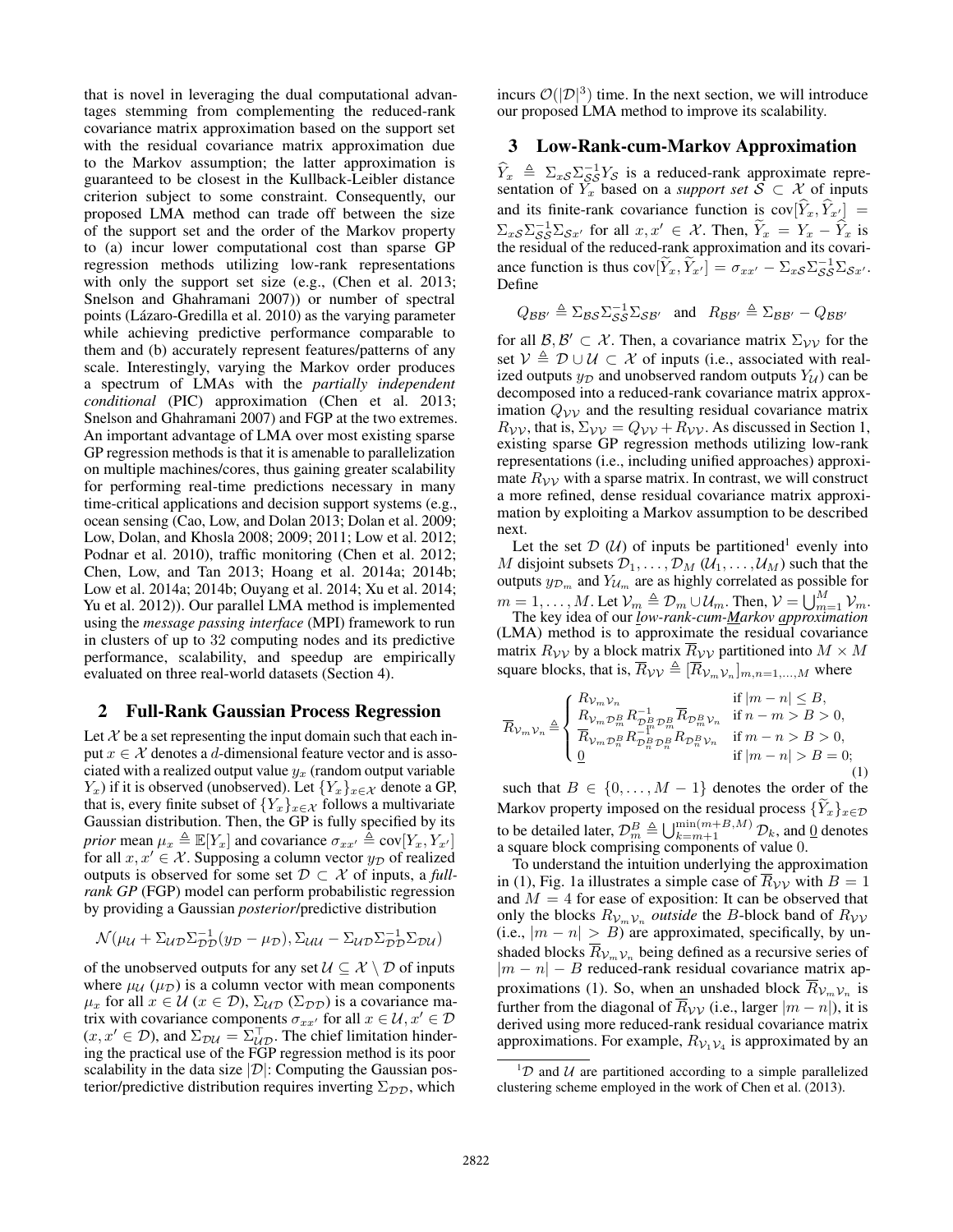

Figure 1:  $\overline{R}_{\mathcal{V}\mathcal{V}}$  and  $\overline{R}_{\mathcal{D}\mathcal{D}}^{-1}$  with  $B = 1$  and  $M = 4$ . (a) Shaded blocks (i.e.,  $|m - n| \leq B$ ) form the B-block band while unshaded blocks (i.e.,  $|m - n| > B$ ) fall outside the band. Each arrow denotes a recursive call. (b) Unshaded blocks outside *B*-block band of  $\overline{R}_{DD}^{-1}$  (i.e.,  $|m - n| > B$ ) are <u>0</u>.

unshaded block  $R_{V_1 V_4}$  being defined as a recursive series of 2 reduced-rank residual covariance matrix approximations, namely, approximating  $R_{\mathcal{V}_1 \mathcal{V}_4}$  by  $R_{\mathcal{V}_1 \mathcal{D}_1^1} R_{\mathcal{D}_1^1 \mathcal{D}_1^1} R_{\mathcal{D}_1^1 \mathcal{V}_4} =$  $R_{\mathcal{V}_1 \mathcal{D}_2} R_{\mathcal{D}_2 \mathcal{D}_2}^{-1} R_{\mathcal{D}_2 \mathcal{V}_4}$  based on the support set  $\mathcal{D}_1^1 = \mathcal{D}_2$ of inputs and in turn approximating  $R_{\mathcal{D}_2 \mathcal{V}_4}$  by a submatrix  $\overline{R}_{\mathcal{D}_2\mathcal{V}_4} = R_{\mathcal{D}_2\mathcal{D}_3} R_{\mathcal{D}_3\mathcal{D}_3} R_{\mathcal{D}_3\mathcal{V}_4}$  (1) of unshaded block  $\overline{R}_{v_2v_4}$  based on the support set  $\mathcal{D}_2^1 = \mathcal{D}_3$  of inputs. As a result,  $\overline{R}_{\mathcal{V}_1 \mathcal{V}_4} = R_{\mathcal{V}_1 \mathcal{D}_2} R_{\mathcal{D}_2 \mathcal{D}_3}^{-1} R_{\mathcal{D}_2 \mathcal{D}_3} R_{\mathcal{D}_3 \mathcal{D}_3}^{-1} R_{\mathcal{D}_3 \mathcal{V}_4}$  is fully specified by five submatrices of the respective shaded blocks  $R_{\mathcal{V}_1 \mathcal{V}_2}$ ,  $R_{\mathcal{V}_2 \mathcal{V}_3}$ ,  $R_{\mathcal{V}_3 \mathcal{V}_3}$ , and  $R_{\mathcal{V}_3 \mathcal{V}_4}$  *within* the *B*-block band of  $\overline{R}_{\mathcal{V}\mathcal{V}}$  (i.e.,  $|m - n| \leq B$ ). In general, any unshaded block  $\overline{R}_{v_m v_n}$  *outside* the *B*-block band of  $\overline{R}_{\mathcal{V}\mathcal{V}}$  (i.e.,  $|m - n| > B$ ) is fully specified by submatrices of the shaded blocks *within* the B-block band of  $\overline{R}_{\mathcal{V}\mathcal{V}}$  (i.e.,  $|m - n| \leq B$ ) due to its recursive series of  $|m - n| - B$  reduced-rank residual covariance matrix approximations (1). Though it may not be obvious now how such an approximation would entail scalability, (1) interestingly offers an alternative interpretation of imposing a B-th order Markov property on residual process  ${Y_x}_{x \in \mathcal{D}}$ , which reveals a further insight on the structural assumption of LMA to be exploited for achieving scalability, as detailed later.

The covariance matrix  $\Sigma_{\mathcal{V}\mathcal{V}}$  is thus approximated by a block matrix  $\overline{\Sigma}_{\mathcal{V}\mathcal{V}} \triangleq Q_{\mathcal{V}\mathcal{V}} + \overline{R}_{\mathcal{V}\mathcal{V}}$  partitioned into  $M \times M$ square blocks, that is,  $\overline{\Sigma}_{\mathcal{V}\mathcal{V}} \triangleq [\overline{\Sigma}_{\mathcal{V}_m\mathcal{V}_n}]_{m,n=1,\dots,M}$  where

$$
\overline{\Sigma}_{\mathcal{V}_m \mathcal{V}_n} \triangleq Q_{\mathcal{V}_m \mathcal{V}_n} + \overline{R}_{\mathcal{V}_m \mathcal{V}_n} . \tag{2}
$$

So, within the B-block band of  $\overline{\Sigma}_{\mathcal{V}\mathcal{V}}$  (i.e.,  $|m - n| \leq B$ ),  $\Sigma_{\mathcal{V}_{m},\mathcal{V}_{n}} = \Sigma_{\mathcal{V}_{m},\mathcal{V}_{n}}$ , by (1) and (2). Note that when  $B =$  $0, \ \Sigma_{\mathcal{V}_m \mathcal{V}_n} = Q_{\mathcal{V}_m \mathcal{V}_n}$  for  $|\underline{m} - n| > B$ , thus yielding the prior covariance matrix  $\Sigma_{\mathcal{V}\mathcal{V}}$  of the *partially independent conditional* (PIC) approximation (Chen et al. 2013; Snelson and Ghahramani 2007). When  $B = M - 1$ ,  $\overline{\Sigma}_{\mathcal{V}\mathcal{V}} = \Sigma_{\mathcal{V}\mathcal{V}}$  is the prior covariance matrix of FGP model. So, LMA generalizes PIC (i.e., if  $B = 0$ ) and becomes FGP if  $B = M - 1$ . Varying Markov order B from 0 to  $M - 1$ produces a spectrum of LMAs with PIC and FGP at the two

extremes.

By approximating  $\Sigma_{\mathcal{V}\mathcal{V}}$  with  $\overline{\Sigma}_{\mathcal{V}\mathcal{V}}$ , our LMA method utilizes the data  $(D, y_D)$  to predict the unobserved outputs for any set  $U \subseteq \mathcal{X} \setminus \mathcal{D}$  of inputs and provide their corresponding predictive uncertainties using the following predictive mean vector and covariance matrix, respectively:

$$
\mu_{\mathcal{U}}^{\text{LMA}} \triangleq \mu_{\mathcal{U}} + \overline{\Sigma}_{\mathcal{U}\mathcal{D}} \overline{\Sigma}_{\mathcal{D}\mathcal{D}}^{-1} (y_{\mathcal{D}} - \mu_{\mathcal{D}})
$$
(3)

$$
\Sigma_{\mathcal{UU}}^{\text{LMA}} \triangleq \overline{\Sigma}_{\mathcal{UU}} - \overline{\Sigma}_{\mathcal{UD}} \overline{\Sigma}_{\mathcal{DD}}^{-1} \overline{\Sigma}_{\mathcal{DU}} \tag{4}
$$

where  $\overline{\Sigma}_{UU}$ ,  $\overline{\Sigma}_{UD}$ , and  $\overline{\Sigma}_{DD}$  are obtained using (2), and  $\overline{\Sigma}_{\mathcal{D}\mathcal{U}} = \overline{\Sigma}_{\mathcal{U}\mathcal{D}}^{\perp}$ . If  $\overline{\Sigma}_{\mathcal{D}\mathcal{D}}$  in (3) and (4) is inverted directly, then it would still incur the same  $\mathcal{O}(|\mathcal{D}|^3)$  time as inverting  $\Sigma_{DD}$  in the FGP regression method (Section 2). In the rest of this section, we will show how this scalability issue can be resolved by leveraging the computational advantages associated with both the reduced-rank covariance matrix approximation  $Q_{\mathcal{D}\mathcal{D}}$  based on the support set S and our proposed residual covariance matrix approximation  $R_{\mathcal{DD}}$  due to B-th order Markov assumption after decomposing  $\overline{\Sigma}_{\mathcal{DD}}$ .

It can be observed from  $R_{\mathcal{V}\mathcal{V}}(1)$  that  $R_{\mathcal{D}\mathcal{D}}$  is approximated by a block matrix  $R_{\mathcal{D}\mathcal{D}} = [R_{\mathcal{D}_m \mathcal{D}_n}]_{m,n=1,\dots,M}$  where  $R_{\mathcal{D}_m \mathcal{D}_n}$  is a submatrix of  $R_{\mathcal{V}_m \mathcal{V}_n}$  obtained using (1).

# **Proposition 1** *Block matrix*  $\overline{R}_{DD}^{-1}$  *is B-block-banded, that is, any block outside its* B*-block band is* 0 *(e.g., Fig. 1b).*

Its proof follows directly from a block-banded matrix result of Asif and Moura (2005) (specifically, Theorem 3).

*Remark* 1. In the same spirit as a Gaussian Markov random process, imposing a B-th order Markov property on residual process  $\{Y_x\}_{x \in \mathcal{D}}$  is equivalent to approximating  $R_{\mathcal{D}\mathcal{D}}$ by  $\overline{R}_{\mathcal{DD}}$  whose inverse is B-block-banded (Fig. 1b). That is, if  $|m - n| > B$ ,  $Y_{\mathcal{D}_m}$  and  $Y_{\mathcal{D}_n}$  are conditionally independent given  $Y_{\mathcal{S}\cup\mathcal{D}\setminus(\mathcal{D}_m\cup\mathcal{D}_n)}$ . Such a conditional independence assumption thus becomes more relaxed with larger data. More importantly, this B-th order Markov assumption or, equivalently, sparsity of *B*-block-banded  $\overline{R}_{\mathcal{D}\mathcal{D}}^{-1}$  is the key to achieving scalability, as shown in the proof of Theorem 2 later.

*Remark* 2. Though  $\overline{R}_{\mathcal{D}\mathcal{D}}^{-1}$  is sparse,  $\overline{R}_{\mathcal{D}\mathcal{D}}$  is a *dense* residual covariance matrix approximation if  $B > 0$ . In contrast, the sparse GP regression methods utilizing low-rank representations (i.e., including unified approaches) utilize a sparse residual covariance matrix approximation (Section 1), hence imposing a significantly stronger conditional independence assumption than LMA. For example, PIC (Chen et al. 2013; Snelson and Ghahramani 2007) assumes  $Y_{\mathcal{D}_m}$  and  $Y_{\mathcal{D}_n}$  to be conditionally independent given only  $Y_{\mathcal{S}}$  if  $|m - n| > 0$ .

The next result reveals that, among all  $|\mathcal{D}| \times |\mathcal{D}|$  matrices whose inverse is B-block-banded,  $R_{\mathcal{DD}}$  approximates  $R_{\mathcal{DD}}$ most closely in the Kullback-Leibler (KL) distance criterion, that is,  $\overline{R}_{\mathcal{D}\mathcal{D}}$  has the minimum KL distance from  $R_{\mathcal{D}\mathcal{D}}$ :

**Theorem 1** Let KL distance  $D_{\text{KL}}(R, \widehat{R}) \triangleq 0.5(\text{tr}(R\widehat{R}^{-1}) - \hat{R})$ log <sup>|</sup>RRb<sup>−</sup><sup>1</sup> | − |D|) *between two* |D| × |D| *positive definite matrices* <sup>R</sup> *and* <sup>R</sup><sup>b</sup> *measure the error of approximating* <sup>R</sup> *with* <sup>R</sup>b*. Then, for any matrix* <sup>R</sup><sup>b</sup> *whose inverse is* <sup>B</sup>*-block-banded,*  $D_{\text{KL}}(R_{\mathcal{DD}}, \widehat{R}) \geq D_{\text{KL}}(R_{\mathcal{DD}}, \overline{R}_{\mathcal{DD}}).$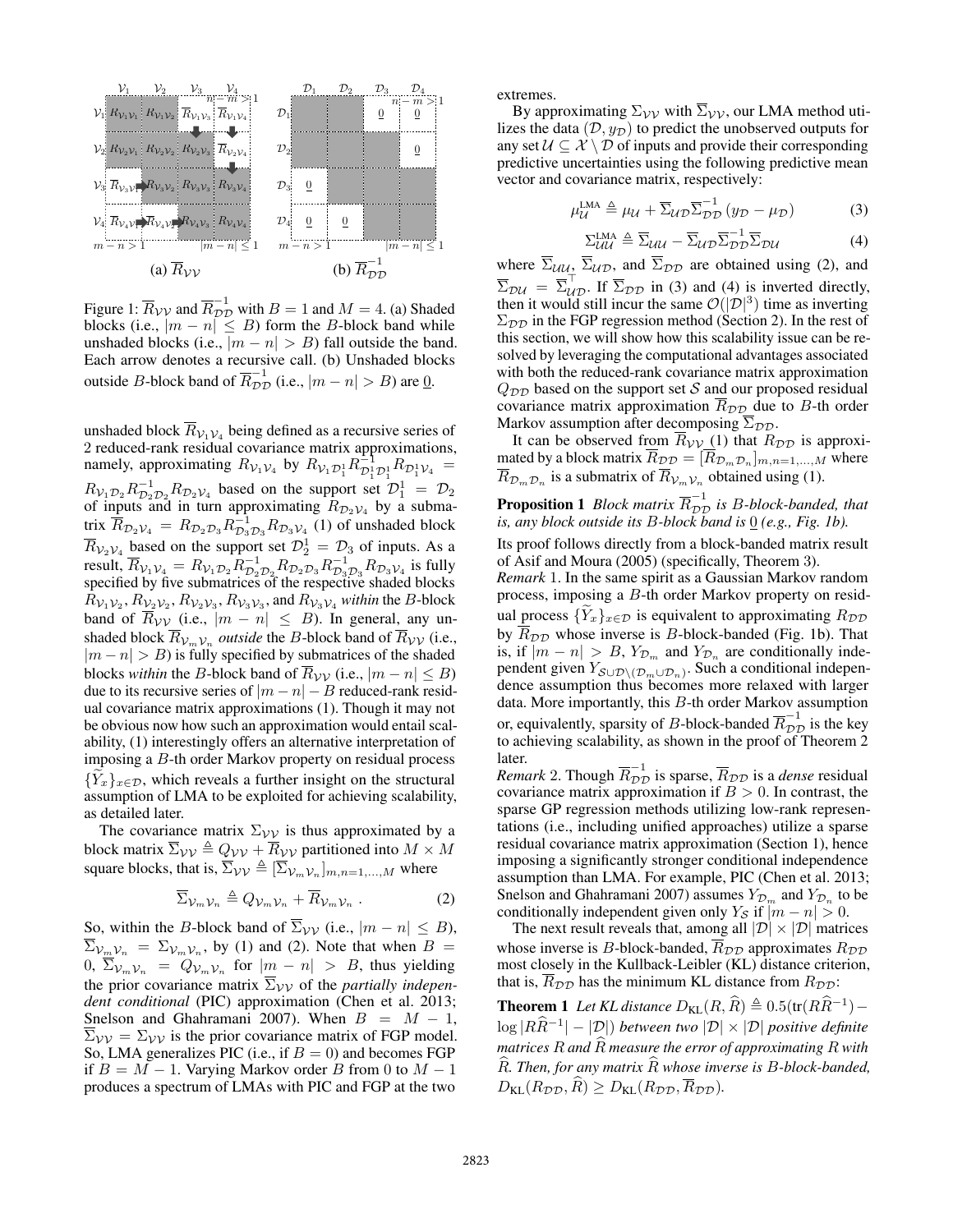Its proof is in (Low et al. 2014c). Our main result in Theorem 2 below exploits the sparsity of  $\overline{R}_{DD}^{-1}$  (Proposition 1) for deriving an efficient formulation of LMA, which is amenable to parallelization on multiple machines/cores by constructing and communicating the following summary information:

Definition 1 (Local Summary) *The* m*-th local summary is*  $\hat{d}$ *efined as a tuple*  $(\dot{y}_m, \dot{R}_m, \dot{\Sigma}_\mathcal{S}^m, \dot{\Sigma}_\mathcal{U}^m)$  where

$$
\dot{y}_m \triangleq y_{\mathcal{D}_m} - \mu_{\mathcal{D}_m} - R'_{\mathcal{D}_m \mathcal{D}_m^B} (y_{\mathcal{D}_m^B} - \mu_{\mathcal{D}_m^B})
$$
\n
$$
\dot{R}_m \triangleq (R_{\mathcal{D}_m \mathcal{D}_m} - R'_{\mathcal{D}_m \mathcal{D}_m^B} R_{\mathcal{D}_m^B \mathcal{D}_m})^{-1}
$$
\n
$$
\dot{\Sigma}_S^m \triangleq \Sigma_{\mathcal{D}_m S} - R'_{\mathcal{D}_m \mathcal{D}_m^B} \Sigma_{\mathcal{D}_m^B S}
$$
\n
$$
\dot{\Sigma}_U^m \triangleq \overline{\Sigma}_{\mathcal{D}_m U} - R'_{\mathcal{D}_m \mathcal{D}_m^B} \overline{\Sigma}_{\mathcal{D}_m^B U}
$$

such that  $R'_{\mathcal{D}_m \mathcal{D}_m^B} \triangleq R_{\mathcal{D}_m \mathcal{D}_m^B} R_{\mathcal{D}_m^B \mathcal{D}_m^B}^{-1}$ .

Definition 2 (Global Summary) *The global summary is de*fined as a tuple  $(\ddot{y}_{\mathcal{S}}, \ddot{y}_{\mathcal{U}}, \ddot{\Sigma}_{\mathcal{S}\mathcal{S}}, \ddot{\Sigma}_{\mathcal{U}\mathcal{S}}, \ddot{\Sigma}_{\mathcal{U}\mathcal{U}})$  where

$$
\ddot{y}_{\mathcal{S}} \triangleq \sum_{m=1}^{M} (\dot{\Sigma}_{\mathcal{S}}^{m})^{\top} \dot{R}_{m} \dot{y}_{m}, \quad \ddot{y}_{\mathcal{U}} \triangleq \sum_{m=1}^{M} (\dot{\Sigma}_{\mathcal{U}}^{m})^{\top} \dot{R}_{m} \dot{y}_{m}
$$

$$
\ddot{\Sigma}_{\mathcal{S}\mathcal{S}} \triangleq \Sigma_{\mathcal{S}\mathcal{S}} + \sum_{m=1}^{M} (\dot{\Sigma}_{\mathcal{S}}^{m})^{\top} \dot{R}_{m} \dot{\Sigma}_{\mathcal{S}}^{m}
$$

$$
\ddot{\Sigma}_{\mathcal{U}\mathcal{S}} \triangleq \sum_{m=1}^{M} (\dot{\Sigma}_{\mathcal{U}}^{m})^{\top} \dot{R}_{m} \dot{\Sigma}_{\mathcal{S}}^{m}, \quad \ddot{\Sigma}_{\mathcal{U}\mathcal{U}} \triangleq \sum_{m=1}^{M} (\dot{\Sigma}_{\mathcal{U}}^{m})^{\top} \dot{R}_{m} \dot{\Sigma}_{\mathcal{U}}^{m}.
$$

**Theorem 2** *For*  $B > 0$ ,  $\mu_{\mathcal{U}}^{\text{LMA}}$  (3) and  $\Sigma_{\mathcal{U}}^{\text{LMA}}$  (4) can be re*duced to*  $\mu_{\mathcal{U}}^{\text{LMA}} = \mu_{\mathcal{U}} + \ddot{y}_{\mathcal{U}} - \ddot{\Sigma}_{\mathcal{U}} \ddot{\Sigma}_{\mathcal{S}S}^{-1} \ddot{y}_{\mathcal{S}}$  and  $\Sigma_{\mathcal{UU}}^{\text{LMA}} =$  $\Sigma_{\mathcal{U}\mathcal{U}} - \ddot{\Sigma}_{\mathcal{U}\mathcal{U}} + \ddot{\Sigma}_{\mathcal{U}\mathcal{S}} \ddot{\Sigma}_{\mathcal{S}\mathcal{S}}^{-1} \ddot{\Sigma}_{\mathcal{U}\mathcal{S}}^{\top}$ 

Its proof in (Low et al. 2014c) essentially relies on the sparsity of  $\overline{R}_{\mathcal{D}\mathcal{D}}^{-1}$  and the matrix inversion lemma.

*Remark* 1. To parallelize LMA, each machine/core m constructs and uses the  $m$ -th local summary to compute the  $m$ -th summation terms in the global summary, which are then communicated to a master node. The master node constructs and communicates the global summary to the M machines/cores, specifically, by sending the tuple  $(\ddot{y}_S, \ddot{y}_{\mathcal{U}_m}, \ddot{\Sigma}_{\mathcal{S}\mathcal{S}}, \ddot{\Sigma}_{\mathcal{U}_m\mathcal{S}}, \ddot{\Sigma}_{\mathcal{U}_m\mathcal{U}_m})$  to each machine/core m. Finally, each machine/core  $m$  uses this received tuple to predict the unobserved outputs for the set  $\mathcal{U}_m$  of inputs and provide their corresponding predictive uncertainties using  $\mu_{\mathcal{U}_m}^{\text{LMA}}$  (3) and  $\Sigma_{\mathcal{U}_m \mathcal{U}_m}^{\text{LMA}}$  (4), respectively. Computing  $\Sigma_{\mathcal{D}_m \mathcal{U}}$  and  $\Sigma_{\mathcal{D}_m \mathcal{U}}$ terms in the local summary can also be parallelized due to their recursive definition (i.e., (1) and (2)), as discussed in (Low et al. 2014c). This parallelization capability of LMA shows another key advantage over existing sparse GP regression methods<sup>2</sup> in gaining scalability.

*Remark* 2. Supposing  $M$ ,  $|\mathcal{U}|$ ,  $|\mathcal{S}| \leq |\mathcal{D}|$ , LMA can compute  $\mu_{\text{LMA}}^{\text{LMA}}$  and  $\text{tr}(\Sigma_{UU}^{\text{LMA}})$  distributedly in  $\mathcal{O}(|\mathcal{S}|^3 +$  $(B|\overline{\mathcal{D}}|/M)^3 + |\mathcal{U}|(|\mathcal{D}|/M)(|S| + B|\mathcal{D}|/M))$  time using M parallel machines/cores and sequentially in  $\mathcal{O}(|\mathcal{D}||\mathcal{S}|^2 +$  $B|\mathcal{D}|(B|\mathcal{D}|/M)^2 + |\mathcal{U}||\mathcal{D}|(|\mathcal{S}| + B|\mathcal{D}|/M))$  time on a single

centralized machine. So, our LMA method incurs cubic time in support set size  $|S|$  and Markov order B. Increasing the number  $M$  of parallel machines/cores and blocks reduces the incurred time of our parallel and centralized LMA methods, respectively. Without considering communication latency, the speedup<sup>3</sup> of our parallel LMA method grows with increasing M and training data size  $|\mathcal{D}|$ ; to explain the latter, unlike the additional  $\mathcal{O}(|\mathcal{D}||\mathcal{S}|^2)$  time of our centralized LMA method that increases with more data, parallel LMA does not have a corresponding  $\mathcal{O}((|\mathcal{D}|/M)|\mathcal{S}|^2)$  term.

*Remark* 3. Predictive performance of LMA is improved by increasing the support set size  $|S|$  and/or Markov order B at the cost of greater time overhead. From Remark 2, since LMA incurs cubic time in  $|S|$  as well as in B, one should trade off between  $|S|$  and B to reduce the computational cost while achieving the desired predictive performance. In contrast, PIC (Chen et al. 2013; Snelson and Ghahramani 2007) (sparse spectrum GP (Lázaro-Gredilla et al. 2010)) can only vary support set size (number of spectral points) to obtain the desired predictive performance.

*Remark* 4. We have illustrated through a simple toy example in (Low et al. 2014c) that, unlike the local GPs approach, LMA does not exhibit any discontinuity in its predictions despite data partitioning.

## 4 Experiments and Discussion

This section first empirically evaluates the predictive performance and scalability of our proposed centralized and parallel LMA methods against that of the state-of-the-art centralized PIC (Snelson and Ghahramani 2007), parallel PIC (Chen et al. 2013), *sparse spectrum GP* (SSGP) (Lázaro-Gredilla et al. 2010), and FGP on two real-world datasets: (a) The SARCOS dataset (Vijayakumar, D'Souza, and Schaal 2005) of size 48933 is obtained from an inverse dynamics problem for a 7 degrees-of-freedom SARCOS robot arm. Each input is specified by a 21D feature vector of joint positions, velocities, and accelerations. The output corresponds to one of the 7 joint torques. (b) The AIMPEAK dataset (Chen et al. 2013) of size 41850 comprises traffic speeds (km/h) along 775 road segments of an urban road network during morning peak hours on April 20, 2011. Each input (i.e., road segment) denotes a 5D feature vector of length, number of lanes, speed limit, direction, and time. The time dimension comprises 54 five-minute time slots. This traffic dataset is modeled using a relational GP (Chen et al. 2012) whose correlation structure can exploit the road segment features and road network topology information. The outputs correspond to the traffic speeds.

Both datasets are modeled using GPs whose prior covariance  $\sigma_{xx'}$  is defined by the squared exponential covariance function<sup>4</sup>  $\sigma_{xx'} \triangleq \sigma_s^2 \exp(-0.5 \sum_{i=1}^d (x_i - x'_i)^2 / l_i^2) +$  $\sigma_n^2 \delta_{xx'}$  where  $x_i(x'_i)$  is the *i*-th component of input feature

 $2A$  notable exception is the work of Chen et al. (2013) that parallelizes PIC. As mentioned earlier, our LMA generalizes PIC.

<sup>&</sup>lt;sup>3</sup>Speedup is the incurred time of a sequential/centralized algorithm divided by that of its parallel counterpart.

<sup>4</sup> For AIMPEAK dataset, multi-dimensional scaling is used to map the input domain (i.e., of road segments) onto the Euclidean space (Chen et al. 2012) before applying the covariance function.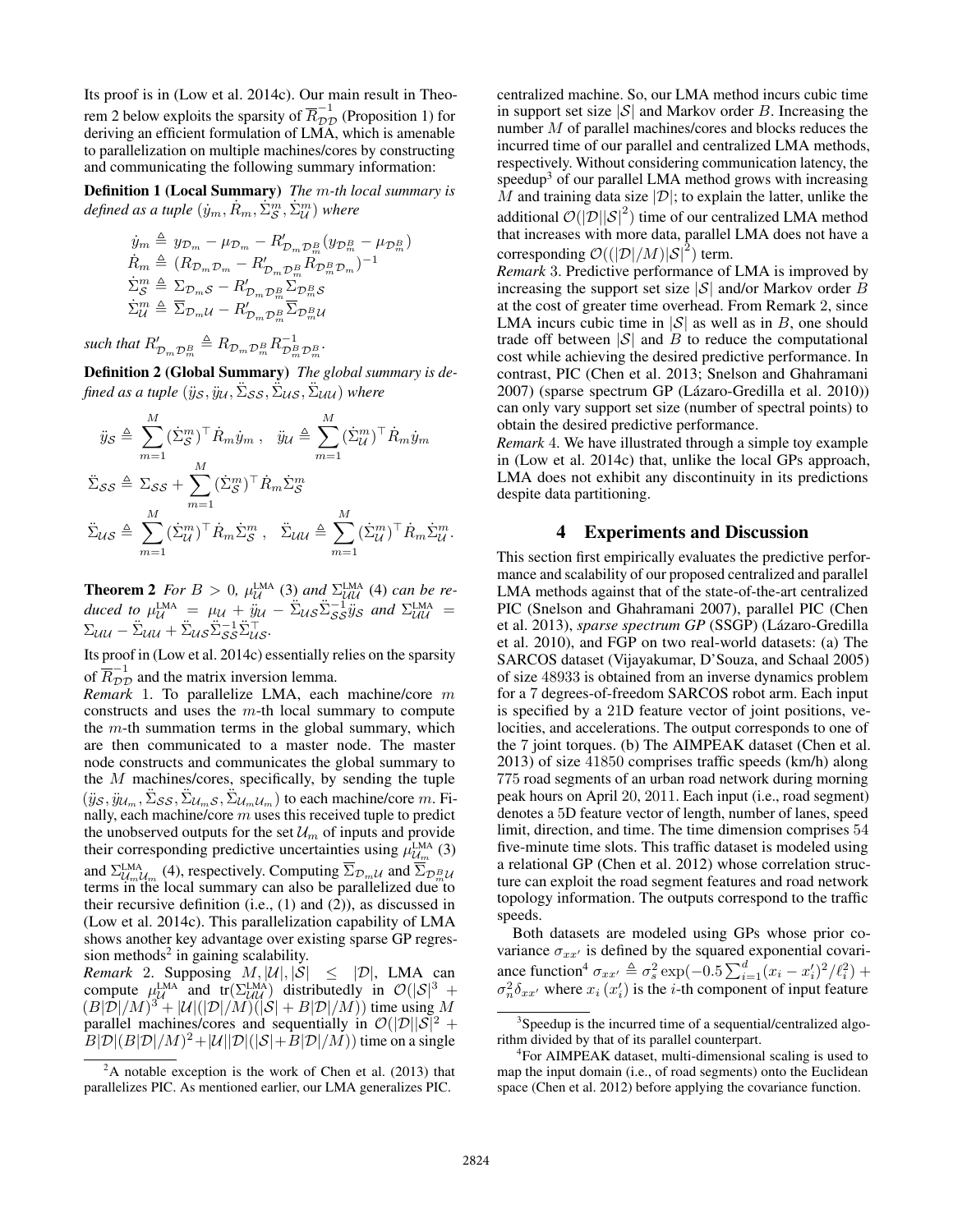|                                                                                                   | $\mathcal{D}$ | 8000      | 16000     | 24000     | 32000      |  |  |  |  |
|---------------------------------------------------------------------------------------------------|---------------|-----------|-----------|-----------|------------|--|--|--|--|
|                                                                                                   | FGP           | 2.4(285)  | 2.2(1799) | 2.1(5324) | 2.0(16209) |  |  |  |  |
|                                                                                                   | SSGP          | 2.4(2029) | 2.2(3783) | 2.1(5575) | 2.0(7310)  |  |  |  |  |
|                                                                                                   |               | $M = 32$  |           |           |            |  |  |  |  |
|                                                                                                   | <b>LMA</b>    | 2.4(56)   | 2.2(87)   | 2.1(157)  | 2.0(251)   |  |  |  |  |
|                                                                                                   | PIC.          | 2.4(254)  | 2.2(294)  | 2.1(323)  | 2.0(363)   |  |  |  |  |
|                                                                                                   |               | $M = 48$  |           |           |            |  |  |  |  |
|                                                                                                   | <b>LMA</b>    | 2.4(51)   | 2.2(84)   | 2.1(126)  | 2.0(192)   |  |  |  |  |
|                                                                                                   | PIC           | 2.4(273)  | 2.2(308)  | 2.1(309)  | 2.0(332)   |  |  |  |  |
|                                                                                                   |               | $M = 64$  |           |           |            |  |  |  |  |
|                                                                                                   | <b>LMA</b>    | 2.4(61)   | 2.2(87)   | 2.1(111)  | 2.0(155)   |  |  |  |  |
|                                                                                                   | PIC.          | 2.4(281)  | 2.2(286)  | 2.1(290)  | 2.0(324)   |  |  |  |  |
| (a) Parallel LMA ( $B = 1$ , $ S  = 2048$ ), parallel PIC ( $ S  = 4096$ ), SSGP ( $ S  = 4096$ ) |               |           |           |           |            |  |  |  |  |
|                                                                                                   | $\mathcal{D}$ | 8000      | 16000     | 24000     | 32000      |  |  |  |  |
|                                                                                                   | FGP           | 7.9(271)  | 7.3(1575) | 7.0(5233) | 6.9(14656) |  |  |  |  |
|                                                                                                   | SSGP          | 8.1(2029) | 7.5(3781) | 7.3(5552) | 7.2(7309)  |  |  |  |  |
|                                                                                                   |               | $M = 32$  |           |           |            |  |  |  |  |
|                                                                                                   | <b>LMA</b>    | 8.4(20)   | 7.5(44)   | 7.1(112)  | 6.9(216)   |  |  |  |  |
|                                                                                                   | PIC           | 8.1(484)  | 7.5(536)  | 7.3(600)  | 7.2(598)   |  |  |  |  |
|                                                                                                   | $M = 48$      |           |           |           |            |  |  |  |  |
|                                                                                                   | <b>LMA</b>    | 8.4(18)   | 7.5(33)   | 7.0(74)   | 6.8(120)   |  |  |  |  |
|                                                                                                   | PIC           | 8.1(542)  | 7.5(590)  | 7.3(598)  | 7.2(616)   |  |  |  |  |
|                                                                                                   |               | $M = 64$  |           |           |            |  |  |  |  |
|                                                                                                   | <b>LMA</b>    | 8.4(17)   | 7.5(28)   | 7.0(57)   | 6.7(87)    |  |  |  |  |
|                                                                                                   | PIC           | 8.1(544)  | 7.5(570)  | 7.3(589)  | 7.2(615)   |  |  |  |  |

 $\text{PrC}$  8.1(544) 7.5(570) 7.3(589) 7.2(615)<br>
(b) Parallel LMA ( $B = 1, |\mathcal{S}| = 1024$ ), parallel PIC ( $|\mathcal{S}| = 5120$ ), SSGP ( $|\mathcal{S}| = 4096$ )

Table 1: RMSEs and incurred times (seconds) reported in brackets of parallel LMA, parallel PIC, SSGP, and FGP with varying data sizes  $|\mathcal{D}|$  and numbers M of cores for (a) SAR-COS and (b) AIMPEAK datasets.

vector  $x(x')$ , the hyperparameters  $\sigma_s^2, \sigma_n^2, \ell_1, \ldots, \ell_d$  are, respectively, signal variance, noise variance, and length-scales, and  $\delta_{xx'}$  is a Kronecker delta that is 1 if  $x = x'$  and 0 otherwise. The hyperparameters are learned using randomly selected data of size 10000 via maximum likelihood estimation. Test data of size  $|\mathcal{U}| = 3000$  are randomly selected from each dataset for predictions. From remaining data, training data of varying  $|\mathcal{D}|$  are randomly selected. Support sets for LMA and PIC and the set  $S$  of spectral points for SSGP are selected randomly from both datasets<sup>5</sup>.

The experimental platform is a cluster of 32 computing nodes connected via gigabit links: Each node runs a Linux system with Intel $\Omega$  Xeon $\Omega$  E5620 at 2.4 GHz with 24 GB memory and 16 cores. Our parallel LMA method and parallel PIC are tested with different numbers  $M = 32, 48,$  and 64 of cores; all 32 computing nodes with 1, 1-2, and 2 cores each are used, respectively. For parallel LMA and parallel PIC, each computing node will be storing, respectively, a subset of the training data  $(\mathcal{D}_m \cup \mathcal{D}_m^B, y_{\mathcal{D}_m \cup \mathcal{D}_m^B})$  and  $(\mathcal{D}_m, y_{\mathcal{D}_m})$ associated with its own core m.

Three performance metrics are used to evaluate the tested methods: (a) Root mean square error (RMSE)  $(|U|^{-1} \sum_{x \in U} (y_x - \mu_x | p)^2)^{1/2}$ , (b) incurred time, and (c) speedup. For RMSE metric, each tested method has to plug its predictive mean into  $\mu_{x|D}$ .

Table 1 shows results of RMSEs and incurred times of parallel LMA, parallel PIC, SSGP, and FGP averaged over 5 random instances with varying data sizes  $|\mathcal{D}|$  and cores M for both datasets. The observations are as follows:

(a) Predictive performances of all tested methods improve

with more data, which is expected. For SARCOS dataset, parallel LMA, parallel PIC, and SSGP achieve predictive performances comparable to that of FGP. For AIMPEAK dataset, parallel LMA does likewise and outperforms parallel PIC and SSGP with more data ( $|\mathcal{D}| \geq 24000$ ), which may be due to its more relaxed conditional independence assumption with larger data (Remark 1 after Proposition 1).

(b) The incurred times of all tested methods increase with more data, which is also expected. FGP scales very poorly with larger data such that it incurs  $> 4$  hours for  $|\mathcal{D}| = 32000$ . In contrast, parallel LMA incurs only 1-5 minutes for both datasets when  $|\mathcal{D}| = 32000$ . Parallel LMA incurs much less time than parallel PIC and SSGP while achieving a comparable or better predictive performance because it requires a significantly smaller  $|S|$  than parallel PIC and SSGP simply by imposing a 1-order Markov property  $(B = 1)$  on the residual process (Remark 3 after Theorem 2). Though  $B$  is only set to 1, the dense residual covariance matrix approximation provided by LMA (as opposed to sparse approximation of PIC) is good enough to achieve its predictive performances reported in Table 1. From Table 1b, when training data is small ( $|\mathcal{D}| = 8000$ ) for AIMPEAK dataset, parallel PIC incurs more time than FGP due to its huge  $|S| = 5120$ , which causes communication latency to dominate the incurred time (Chen et al. 2013). When  $|\mathcal{D}| \leq 24000$ , SSGP also incurs more time than FGP due to its large  $|S| = 4096$ .

(c) Predictive performances of parallel LMA and PIC generally remain stable with more cores, thus justifying the practicality of their structural assumptions to gain time efficiency.

Table 2 shows results of speedups of parallel LMA and parallel PIC as well as incurred times of their *centralized* counterparts averaged over 5 random instances with varying data sizes  $|\mathcal{D}|$  and numbers M of cores for AIMPEAK dataset. The observations are as follows:

(a) The incurred times of centralized LMA and centralized PIC increase with more data, which is expected. When  $|\mathcal{D}| \geq 32000$ , centralized LMA incurs only 16-30 minutes (as compared to FGP incurring  $> 4$  hours) while centralized PIC and SSGP incur, respectively, more than 3.5 and 2 hours due to their huge  $|S|$ . In fact, Table 2 shows that centralized PIC incurs even more time than FGP for almost all possible settings of  $|\mathcal{D}|$  and M due to its huge support set.

(b) The speedups of parallel LMA and parallel PIC generally increase with more data, as explained in Remark 2 after Theorem 2, except for that of parallel LMA being slightly higher than expected when  $|\mathcal{D}| = 16000$ .

(c) The incurred time of centralized LMA decreases with more blocks (i.e., larger M), as explained in Remark 2 after Theorem 2. This is also expected of centralized PIC, but its incurred time increases with more blocks instead due to its huge support set, which entails large-scale matrix operations causing a huge number of cache misses<sup>6</sup>. This highlights the need to use a sufficiently small support set on a single centralized machine so that cache misses will contribute less to incurred time, as compared to data processing.

(d) The speedup of parallel LMA increases with more cores,

<sup>&</sup>lt;sup>5</sup>Varying the set  $S$  of spectral points over 50 random instances hardly changes the predictive performance of SSGP in our experiments because a very large set of spectral points ( $|S| = 4096$ ) is used in order to achieve predictive performance as close as possible to FGP and our LMA method (see Table 1).

<sup>&</sup>lt;sup>6</sup>A cache miss causes the processor to access the data from main memory, which costs  $10 \times$  more time than a cache memory access.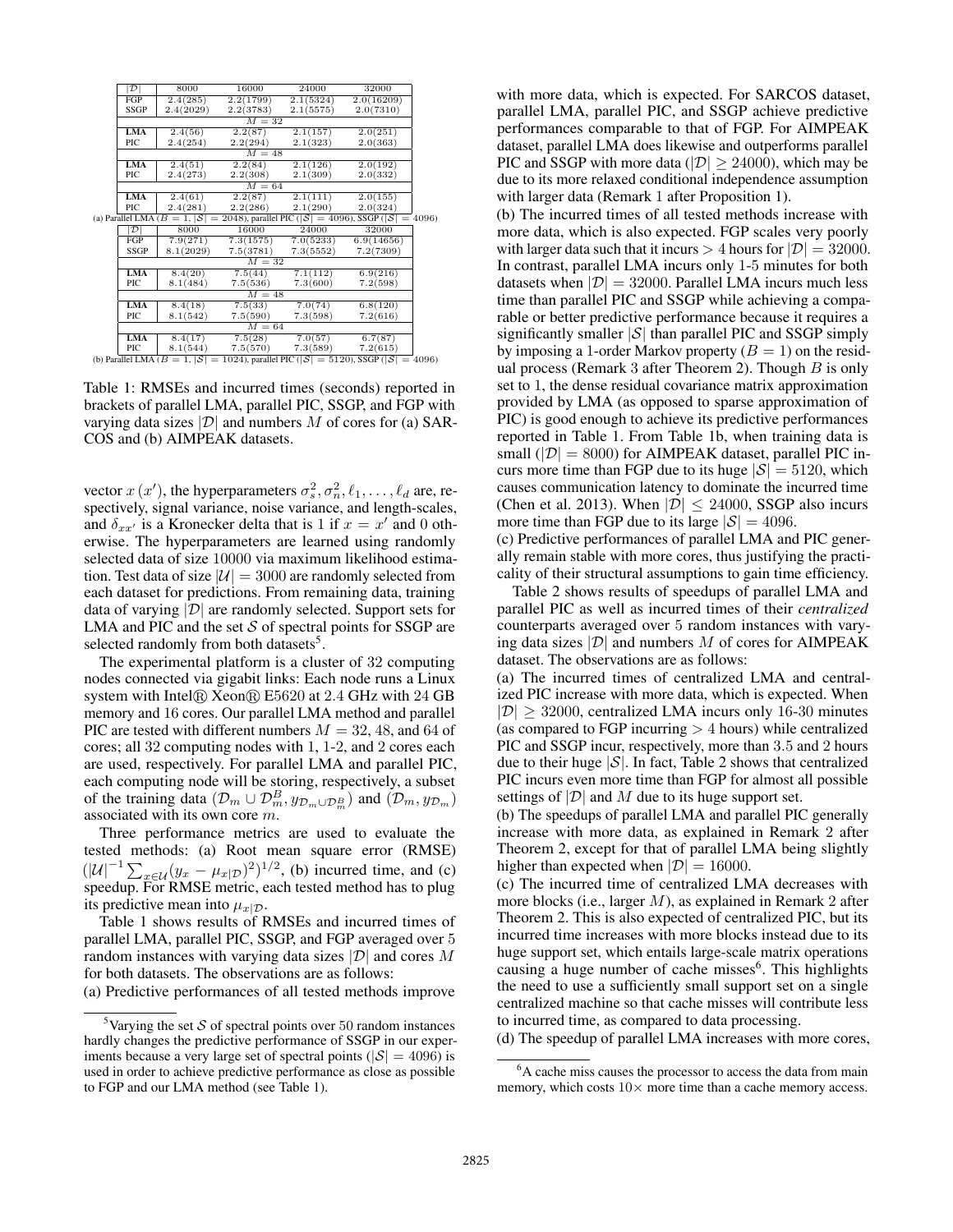| $ \mathcal{D} $ | 8000        | 16000       | 24000       | 32000       |  |  |  |
|-----------------|-------------|-------------|-------------|-------------|--|--|--|
| FGP             | $-(271)$    | $-(1575)$   | $-(5233)$   | $-(14656)$  |  |  |  |
| <b>SSGP</b>     | $-(2029)$   | $-(3781)$   | $-(5552)$   | $-(7309)$   |  |  |  |
| $M = 32$        |             |             |             |             |  |  |  |
| <b>LMA</b>      | 6.9(139)    | 9.4(414)    | 8.0(894)    | 8.2(1764)   |  |  |  |
| PIC             | 19.4(9432)  | 18.8(10105) | 19.3(11581) | 21.6(12954) |  |  |  |
| $M = 48$        |             |             |             |             |  |  |  |
| <b>LMA</b>      | 6.9(125)    | 10.2(338)   | 9.2(678)    | 10.2(1227)  |  |  |  |
| PIC             | 25.3(13713) | 24.1(14241) | 26.2(15684) | 26.8(16515) |  |  |  |
| $M=64$          |             |             |             |             |  |  |  |
| <b>LMA</b>      | 7.1(120)    | 10.8(302)   | 10.1(576)   | 11.5(1003)  |  |  |  |
| PIC             | 31.6(17219) | 31.5(17983) | 33.0(19469) | 33.3(20503) |  |  |  |

Table 2: Speedups of parallel LMA ( $B = 1$ ,  $|S| = 1024$ ) and parallel PIC ( $|\mathcal{S}| = 5120$ ) and incurred times (seconds) reported in brackets of their *centralized* counterparts with varying data sizes  $|\mathcal{D}|$  and cores M for AIMPEAK dataset.



Figure 2: RMSEs and incurred times (seconds) of parallel LMA with varying support set sizes  $|S|$ 128, 512, 1024, 2048, 4096 and Markov orders B =  $1, 3, 5, 7, 9, 13, 15, 19, 21, |\mathcal{D}| = 8000$ , and  $M = 32$  for AIMPEAK dataset. Darker gray implies longer incurred time (larger RMSE) for the left (right) plot.

as explained in Remark 2 after Theorem 2. Though the speedup of parallel PIC appears to increase considerably with more cores, it is primarily due to the substantial number of cache misses (see observation c above) that inflates the incurred time of centralized PIC excessively.

Fig. 2 shows results of RMSEs and incurred times of parallel LMA averaged over 5 random instances with varying support set sizes  $|S|$  and Markov orders  $B$ ,  $|D| = 8000$ , and  $M = 32$  obtained using 8 computing nodes (each using 4 cores) for AIMPEAK dataset. Observations are as follows: (a) To achieve RMSEs of 8.1 and 8.0 with least incurred times, one should trade off a larger support set size  $|\mathcal{S}|$  for a larger Markov order  $B$  (or vice versa) to arrive at the respective settings of  $|S| = 1024, B = 5$  (34 seconds) and  $|\mathcal{S}| = 1024, B = 9$  (68 seconds), which agrees with Remark 3 after Theorem 2. However, to achieve the same RMSE of 7.9 as FGP, the setting of  $|S| = 128$ ,  $B = 21$  incurs the least time (i.e., 205 seconds), which seems to indicate that, with small data ( $|\mathcal{D}| = 8000$ ), we should instead focus on increasing Markov order  $B$  for LMA to achieve the same predictive performance as FGP; recall that when  $B = M - 1$ , LMA becomes FGP. This provides an empirically cheaper and more reliable alternative to increasing  $|S|$  for achieving predictive performance comparable to FGP, the latter of which, in our experiments, causes Cholesky factorization failure easily when  $|S|$  becomes excessively large.

(b) When  $|S| = 1024$ ,  $B = 1$ , and  $M = 32$ , parallel LMA using 8 computing nodes incurs less time (i.e., 10 seconds)

| $ \mathcal{D} $ | 128000   | 256000   | 384000    | 512000    | 1000000    |
|-----------------|----------|----------|-----------|-----------|------------|
| <b>LMA</b>      | 823(155) | 774(614) | 728(3125) | 682(7154) | 506(78984) |
| PIC             | 836(948) | $-(-)$   | $-(-)$    | $-(-$     | $-(-)$     |

Table 3: RMSEs and incurred times (seconds) reported in brackets of parallel LMA ( $B = 1$ ,  $|S| = 512$ ) and parallel PIC ( $|\mathcal{S}| = 3400$ ) with  $M = 512$  cores and varying data sizes  $|\mathcal{D}|$  for EMSLP dataset.

than that using 32 nodes (i.e., 20 seconds; see Table 1b) because the communication latency between cores within a machine is significantly less than that between machines.

Next, the predictive performance and scalability of our parallel LMA method are empirically compared with that of parallel PIC using the large *EMULATE mean sea level pressure* (EMSLP) dataset (Ansell et al. 2006) of size 1278250 on a 5 ◦ lat.-lon. grid bounded within lat. 25-70N and lon. 70W-50E from 1900 to 2003. Each input denotes a 6D feature vector of latitude, longitude, year, month, day, and incremental day count (starting from 0 on first day). The output is the mean sea level pressure (Pa). The experimental setup is the same as before, except for the platform that is a cluster of 16 computing nodes connected via gigabit links: Each node runs a Linux system with AMD Opteron<sup>TM</sup> 6272 at 2.1 GHz with 32 GB memory and 32 cores.

Table 3 shows results of RMSEs and incurred times of parallel LMA and parallel PIC averaged over 5 random instances with  $M = 512$  cores and varying data sizes  $|\mathcal{D}|$  for EMSLP dataset. When  $|\mathcal{D}| = 128000$ , parallel LMA incurs much less time than parallel PIC while achieving better predictive performance because it requires a significantly smaller  $|\mathcal{S}|$ by setting  $B = 1$ , as explained earlier. When  $|\mathcal{D}| \geq 256000$ , parallel PIC fails due to insufficient shared memory between cores. On the other hand, parallel LMA does not experience this issue and incurs from 10 minutes for  $|\mathcal{D}| = 256000$  to about 22 hours for  $|\mathcal{D}| = 1000000$ .

Summary of Experimental Results. LMA is significantly more scalable than FGP in the data size while achieving a comparable predictive performance for SARCOS and AIMPEAK datasets. For example, when  $|\mathcal{D}| = 32000$  and  $M \geq 48$ , our centralized and parallel LMA methods are, respectively, at least 1 and 2 orders of magnitude faster than FGP while achieving comparable predictive performances for AIMPEAK dataset. Our centralized (parallel) LMA method also incurs much less time than centralized PIC (parallel PIC) and SSGP while achieving comparable or better predictive performance because LMA requires a considerably smaller support set size  $|S|$  than PIC and SSGP simply by setting Markov order  $B = 1$ , as explained earlier. Trading off between support set size and Markov order of LMA results in less incurred time while achieving the desired predictive performance. LMA gives a more reliable alternative of increasing the Markov order (i.e., to increasing support set size) for achieving predictive performance similar to FGP; in practice, a huge support set causes Cholesky factorization failure and insufficient shared memory between cores easily. Finally, parallel LMA can scale up to work for EMSLP dataset of more than a million in size.